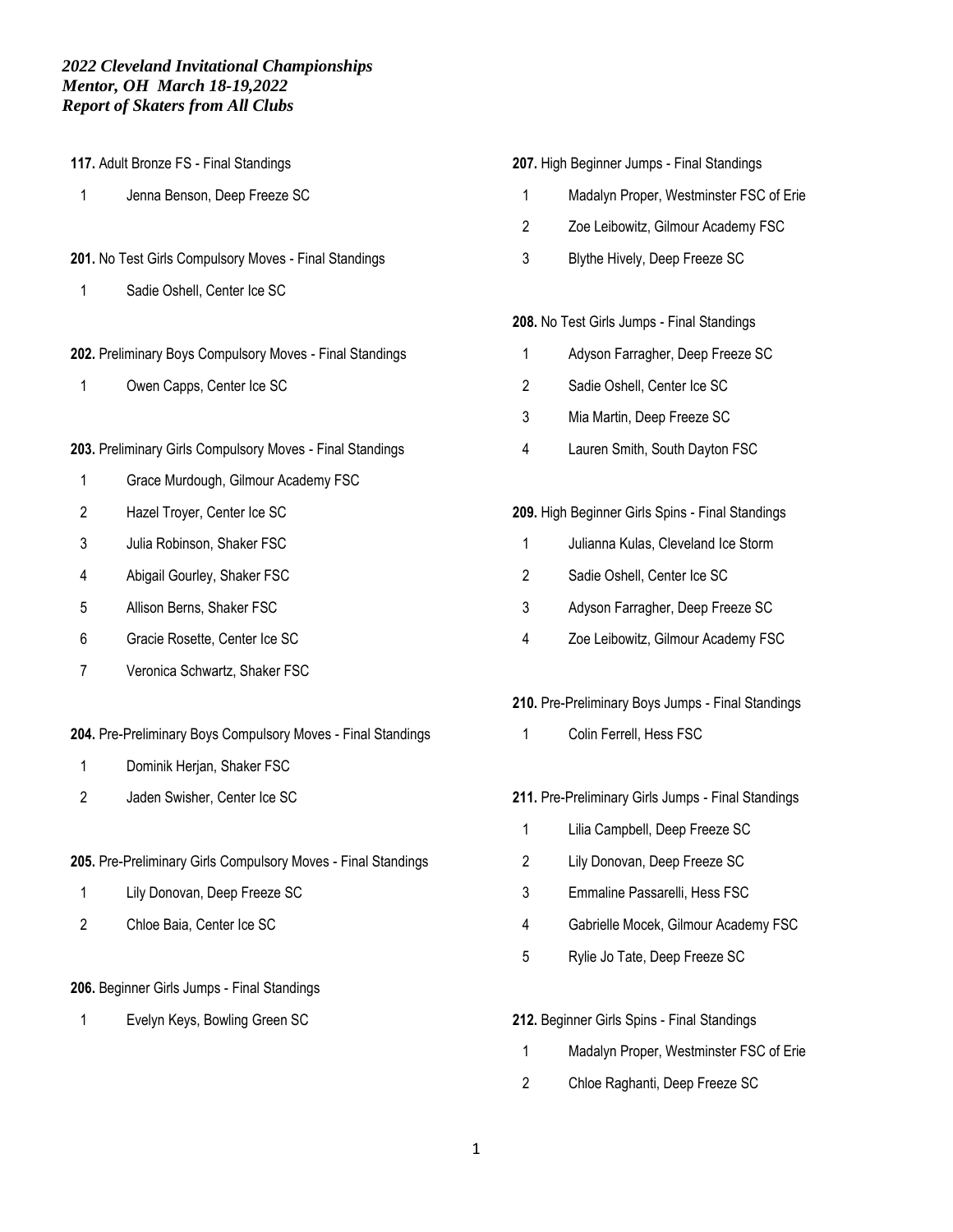**213.** Pre-Preliminary Girls Spins - Final Standings Lily Donovan, Deep Freeze SC Gabrielle Mocek, Gilmour Academy FSC Caroline Beardslee, Mentor FSC **214.** Pre-Juvenile Girls Compulsory Moves - Final Standings Emily Stickle, Gilmour Academy FSC Sydney Houk, Gilmour Academy FSC Aubrie Hayes, Brooklyn FSC of Ohio **215.** Excel Pre-Prelimiary Compulsory Moves - Final Standings Reese Guzman, The Strongsville SC Aubrianna Griffith, Center Ice SC Rylie Jo Tate, Deep Freeze SC Emmaline Passarelli, Hess FSC Maya Gichevski, Gilmour Academy FSC Lucia Hallier, The Strongsville SC **Standings**  Colin Ferrell, Hess FSC Scarlett Troyer, Center Ice SC Reagan Taysom, Center Ice SC Mia Martin, Deep Freeze SC 8 Bailey Kulas, Cleveland Ice Storm Malana Scrocco, Deep Freeze SC

Haley Kruger, Mentor FSC

**216.** Excel Beginner Girls Compulsory Moves - Final Standings

- Madalyn Proper, Westminster FSC of Erie
- Lily Krebs, Center Ice SC
- Skylar Missroon, Gilmour Academy FSC
- Alexandra French, The Strongsville SC
- Chloe Raghanti, Deep Freeze SC
- Blythe Hively, Deep Freeze SC
- Evelyn Keys, Bowling Green SC

**217.** Excel Pre-Preliminary Boys Compulsory Moves - Final

### **218.** Excel High Beginner Girls Compulsory Moves - Final Standings

- Natalie Hamm, The Strongsville SC
- Adrianna Gaudino, The Strongsville SC
- Adyson Farragher, Deep Freeze SC
- Zoe Leibowitz, Gilmour Academy FSC

## **219.** Excel Preliminary Girls Compulsory Moves - Final Standings

- 
- Ella Catherine Dempsey, Westminster FSC of Erie
- Elyse Wright, Center Ice SC
- Melynda Nestor, Pittsburgh FSC
- Lilia Campbell, Deep Freeze SC
- Gabrielle Mocek, Gilmour Academy FSC

#### **220.** Pre-Preliminary Boys Free Skate - Final Standings

Daniel Liu, Pittsburgh FSC

#### **221.** Pre-Preliminary Girls Free Skate - Final Standings

- Alia Manaf, Cleveland Ice Storm
- Lily Donovan, Deep Freeze SC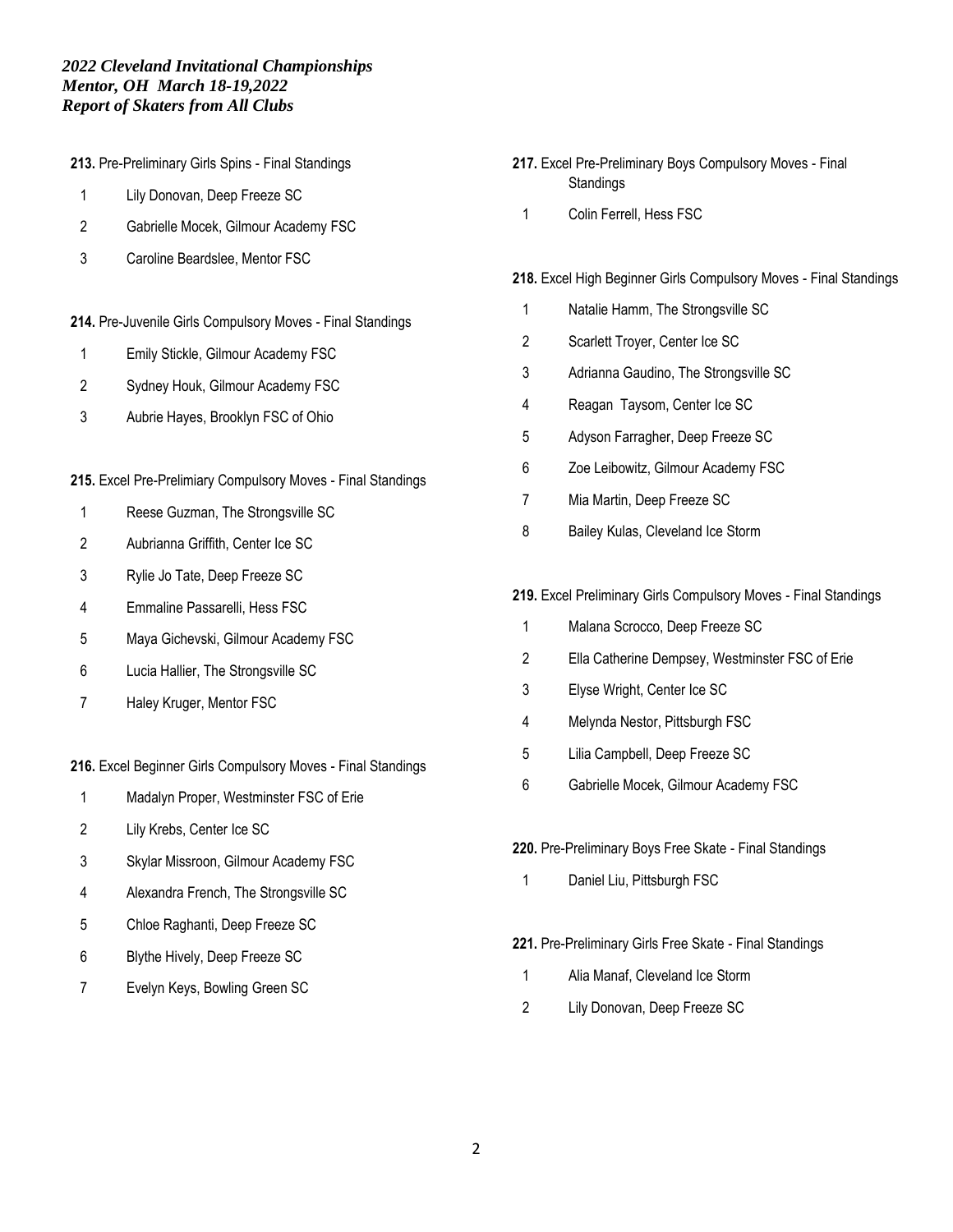**222.** Excel Beginner Boys FS - Final Standings

- Garrett Resnick, Shaker FSC
- Ryan Kramer, Cleveland Ice Storm

#### **223.** Excel Beginner Girls FS - Group A - Final Standings

- Ava Kwok, Gilmour Academy FSC
- Abigail Menser, Mentor FSC
- Avery Perez, Shaker FSC
- Scarlett Frankel, Shaker FSC
- Autumn Virag, Center Ice SC

## **224.** Excel Beginner Girls FS - Group B - Final Standings

- Evelyn Keys, Bowling Green SC
- Madalyn Proper, Westminster FSC of Erie
- Bella Tavanello, Center Ice SC
- Delilah Mikko, Mentor FSC
- Alexandra French, The Strongsville SC

**225.** Excel Beginner Girls FS - Group C - Final Standings

- Lily Krebs, Center Ice SC
- Blythe Hively, Deep Freeze SC
- Skylar Missroon, Gilmour Academy FSC
- Campbell Pittman, Center Ice SC
- Chloe Raghanti, Deep Freeze SC
- Annie Stief, Mentor FSC

### **226.** Excel Preliminary Girls FS - Final Standings

- Gracie Rosette, Center Ice SC
- Alexandra Timura, Mentor FSC
- Gabrielle Korney, Mentor FSC
- Gabrielle Mocek, Gilmour Academy FSC

## **227.** Excel High Beginner Girls FS - Group A - Final Standings

- Adrianna Gaudino, The Strongsville SC
- Scarlett Troyer, Center Ice SC
- Zoe Leibowitz, Gilmour Academy FSC
- Lauren Smith, South Dayton FSC
- Reese Silverman, Gilmour Academy FSC

## **228.** Excel High Beginner Girls FS - Group B - Final Standings

- 1-TIE Natalie Hamm, The Strongsville SC
- 1-TIE Bailey Kulas, Cleveland Ice Storm
- Adyson Farragher, Deep Freeze SC
- Sadie Oshell, Center Ice SC
- Reagan Taysom, Center Ice SC
- Mia Martin, Deep Freeze SC

#### **229.** Excel Pre-Preliminary Girls FS - Group A - Final Standings

- Lucia Hallier, The Strongsville SC
- Reese Guzman, The Strongsville SC
- Elyse Wright, Center Ice SC
- Julianna Kulas, Cleveland Ice Storm
- Sutton Schweitzer, Columbus FSC
- Aubree Evangelista, Mentor FSC